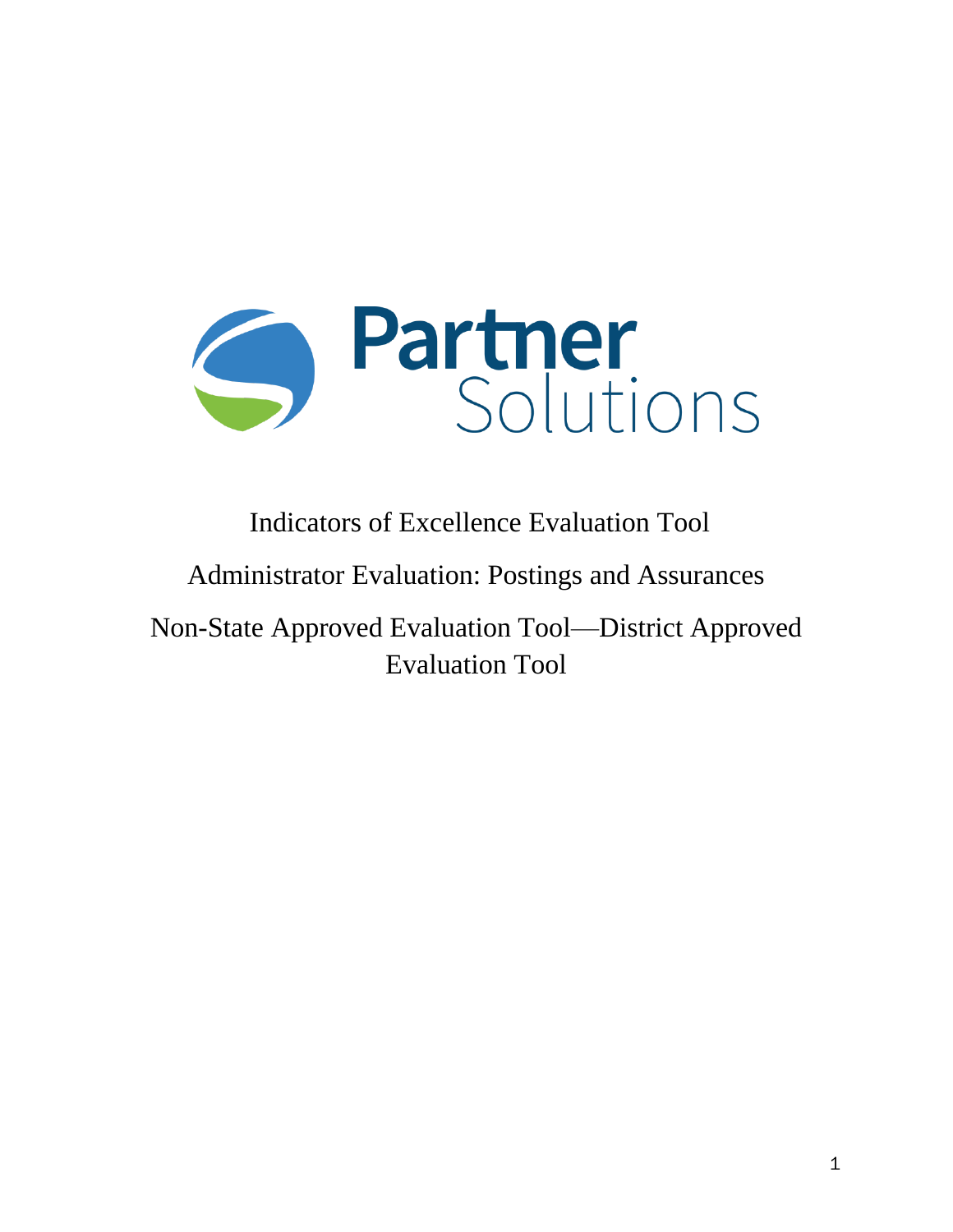#### Research Base

 $\overline{a}$ 

Partner Solutions' Indicators of Excellence Evaluation Tool for School Leaders is a blend of prominent research in both education and successful business. Partner Solutions believes that the major indicators of how successful a leader, and therefore a school, will be cannot ignore marketplace forces that influence the quality of employees and the longevity and productivity of those employees. Also, consumer desire, needs, and satisfaction all factor in the primary indicator of a leader and school success—student achievement as measured by college and career readiness. Partner Solutions' Indicators of Excellence Evaluation Tool encompasses all of this research and theory by identifying areas of evaluation that reflect key outcomes using value-added measures and by evaluating the efforts or inputs of the school leader to positively influence said outcomes.

At the heart of the tool are the *Correlates of Effective Schools, <sup>1</sup>* Lawrence Lezotte and Ronald Brown's landmark research that identified correlates (common qualities) of schools who had unusual success. That is, when considering the demographic qualities of schools, these performed significantly better than their comparative schools or districts. Lezotte and Brown's research identified, named, and described the practices in place in these schools that resulted in their above-average achievement. In turn, Partner Solutions uses these correlates to evaluate leaders on each of these qualities of successful schools.

Additionally, Robert Marzano's synthesis of research on *School Leadership that Works<sup>2</sup>* is equally important to the evaluation tool, and reflected in each of the Indicators, most notably is the expectation that leaders will develop and inspect instruction in their school to guarantee that it reflects rigor and high expectations through the use of "high yield" strategies in classrooms.

The Indicators of Excellence Evaluation Tool relies on data to document that leaders are annually improving across five key areas: student achievement; enrollment, retention, and attendance; rules and compliance; managing the budget; and innovation are unique data points for charter school leaders. In a sense, school leaders are CEOs of their organization because charter school leaders have control over their budgets, they are the people responsible for maintaining 100% compliance with their authorizers and the MDE, as well as the performance of the school staff. The Partner Solutions' tool uses the Walton Foundation's guide to constructing performance measures<sup>3</sup>, to inform the structure and format of the evaluation process as school leaders set goals within the Indicators.

Over many years of refining and growing as an education service provider in Michigan, Partner Solutions' embrace of school reform and choice as its mission has resulted in looking beyond just best practices in schools. The literature on that is deep, but the failure rate is alarmingly high. Because of this, and the fact that charter school leaders have a remarkably different role to play than a traditional public

<sup>3</sup> Holley, M.J., Carr, M.J., King, M.H. (n.d.) *How to construct performance measures 2.0: A brief guide for*  education reform grant applicants to the Walton Family Foundation. Available at: [http://www.waltonfamilyfoundation.org/~/media/documents/how-to-construct-performance-measures-](http://www.waltonfamilyfoundation.org/~/media/documents/how-to-construct-performance-measures--education.pdf?la=en) [education.pdf?la=en](http://www.waltonfamilyfoundation.org/~/media/documents/how-to-construct-performance-measures--education.pdf?la=en)

<sup>1</sup> Lezotte, L., McKee-Snyder, K. (2011) *What effective schools do: Re-envisioning the correlates.* Bloomington, IN: Solution Tree Press.

<sup>2</sup> Marzano, R.J., Waters, T., & McNulty, B. (2005*). School leadership that works: From research to results.*  Alexandria, VA: Association for Supervision and Curriculum Development.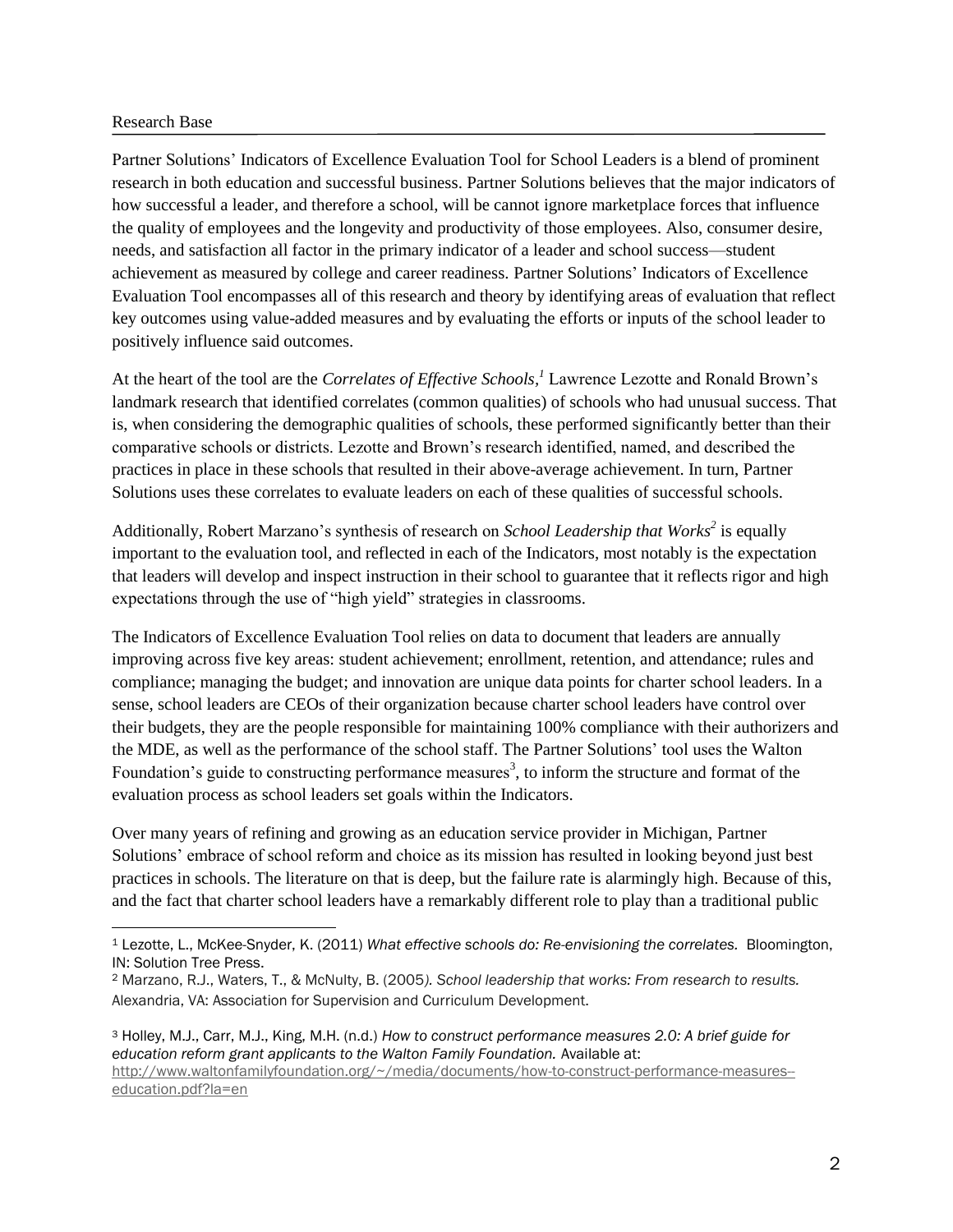school leader, Partner Solutions looks to successful business, organizational, and leadership strategies to empower its leaders, and by extension their staff, to build positive, collaborative and dynamic school communities. For instance, the category of "Innovation" in the Indicators of Excellence Evaluation Tool is an opportunity for leaders to document their progress toward school reform and in becoming a successful, unique choice in their local community. Training for leaders in how to achieve this is provided through the study, analysis, and evaluation of Mark Murphy's work on hiring, evaluation, compensation, and work culture<sup>4</sup>; the study of motivation from Dan Pink<sup>5</sup>; and the importance of effective strategic planning from Simon Sinek.<sup>6</sup>

Embedded in all of the aspects of the Indicators of Excellence Evaluation Tool is current research on school reform from TNTP (formerly The New Teacher Project)<sup>7</sup>, the Walton Foundation's research on school success and leadership,<sup>8</sup> and the Gates Foundation Measures of Effective Teaching<sup>9</sup> multi-year research project that identifies the qualities of effective teaching as well as the organizational structures necessary in schools to promote teacher retention and student success. Research funded by the Education Trust<sup>10</sup> also informed the Indicators of Excellence Evaluation Tool by providing clear distinctions between the beliefs and practices of the most successful leaders, particularly in high poverty schools, and less successful leaders across the country. Finally, research from New Leaders<sup>11</sup> on how great leaders develop teachers, manage talent, and provide a great place to work rounds out the research that informs each aspect of the Indicators of Excellence Evaluation Tool.

<sup>5</sup> Pink, D. (2009) *Drive: The surprising truth about what motivates us.* New York, NY: Riverhead Books.

<sup>4</sup> Murphy, M. (2012) *Hiring for attitude.* New York, NY: McGraw Hill.

<sup>6</sup> Sinek, S. (2009) *Start with why: How great leaders inspire everyone to take action.* New York, NY: Penguin Books.

<sup>7</sup> TNTP Publications: *The Irreplaceables (2012); Greenhouse Schools (2012); The Mirage (2015); The Widget Effect (2009).* Available at: http://tntp.org/publications

<sup>8</sup> Leithwood, K., Louis, K. S., Anderson, S., & Wahlstrom, K. (2004). How leadership influences student learning. New York, NY: Wallace Foundation. Available at: http://www.wallacefoundation.org/knowledgecenter/Documents/How-Leadership-Influences-Student-Learning.pdf

<sup>9</sup> Archer, J., Cantrell, S., Holtzman, S., Joe., J., Tocci., C., Wood, J. (2016) *Better feedback for better teaching: A practical guide to improving classroom observations.* San Francisco, CA: Jossey Bass

<sup>10</sup> Chenoweth, K., Theokas, C. (2011) *Getting it done: Leading academic success in unexpected schools.*  Cambridge, MA: Harvard Education Press.

<sup>11</sup> Ikimoto, G., Taliaferro, L., Adams, E. (November 2012). *Playmakers: How great principals build and lead great teams of teachers.* Retrieved from: http://www.newleaders.org/newsreports/publications/playmakers/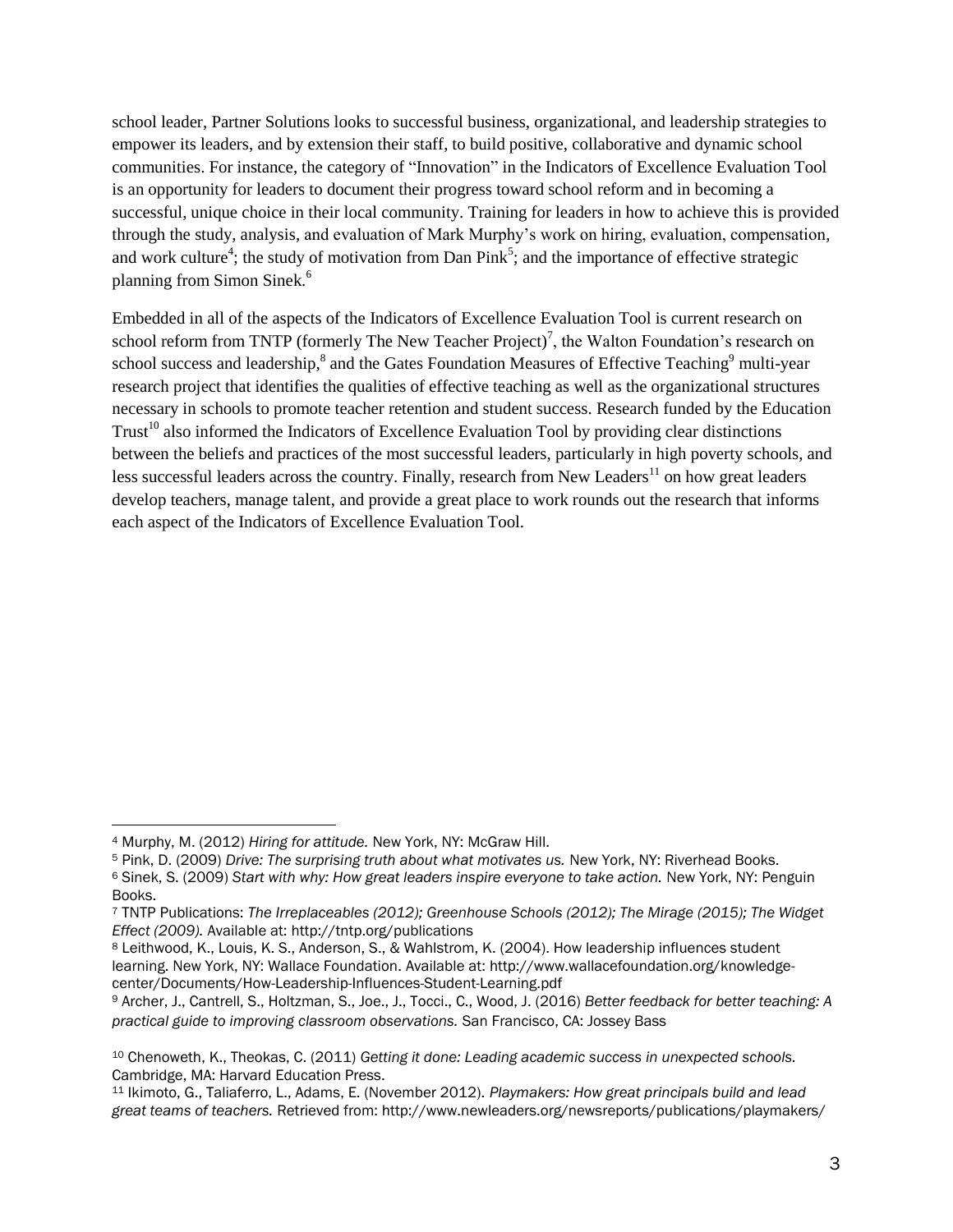#### Qualifications

The Indicators of Excellence Evaluation Tool is the result of the work of numerous educators with more than two decades of experience in the field as teachers, leaders, researchers, professional development leaders, and school designers.

Chuck Stockwell is the founder of Charyl Stockwell Academy, a high performing Michigan Public School Academy. With the help of former staff from the school, Chuck Stockwell also founded CS Partners/Partner Solutions and continues to serve as the company's senior advisor. CS Partners/Partner Solutions is an educational consulting and management company that works with over 30 public charter schools in Michigan. Mr. Stockwell began working in Michigan Public Charter Schools in 1995, and was a 2003 winner of the Michigan Association of Public School Academies Leadership award. In addition to his work in charter schools, Chuck has twenty-five years' experience in traditional public education as a teacher, central office administrator, community college trustee, elementary school principal, ISD program developer and consultant,. He also has experience in facilities development and construction, as well as school strategic planning including marketing and mission/vision development. He is an expert in early childhood development, elementary education, and special education.

Jim Perry earned his Bachelor of Arts in Psychology and Master of Arts in Education from the University of Michigan. He has over 18 years of experience in education with 12 years as a school leader. Jim is particularly interested in incorporating experiential education into the small high school model. Most recently, he led a development team in researching, planning, and ultimately successfully opening two innovative high schools that offer highly engaging project-based learning, online coursework, and flexible scheduling to offer non-traditional high school students a unique and personalized high school education. Jim specializes in strategic planning in a mission-driven organization, hiring, developing and rewarding successful professionals, and realizing the goals of school reform.

Laura Moellering earned both her bachelor's degree in Secondary Education in English and Psychology, and her master's degree in Curriculum and Instruction from Eastern Michigan University. Laura was a high school classroom teacher and school leader. Laura has written curriculum and education programs, and has trained leaders and teachers in how to make those a reality in their school.

Fred Borowski earned an associate degree at San Diego City College after serving as a Sergeant in the United States Marine Corps; he also earned a baccalaureate degree in education from Wayne State University, and received his master of education degree from Wayne State University in Detroit, Michigan. Fred has more than 34 years' experience in education in Michigan, serving as a teacher, private school principal, designer and leader of a lab school at Wayne State University, and leader of several new charter schools. Fred has deep knowledge of leadership, building effective leadership teams, and has presented at several national conferences.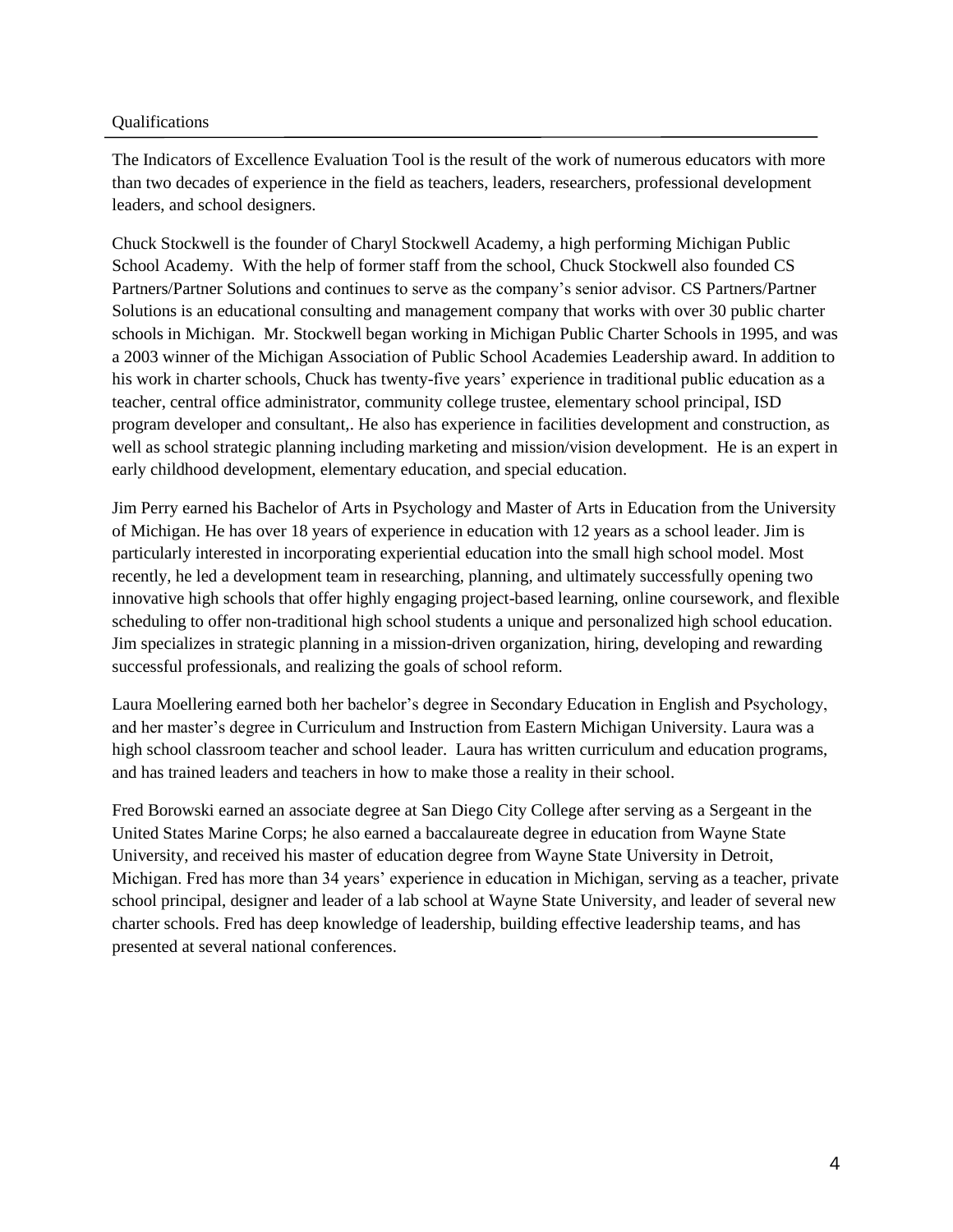

# **Indicators of Excellence School Leader Evaluation**

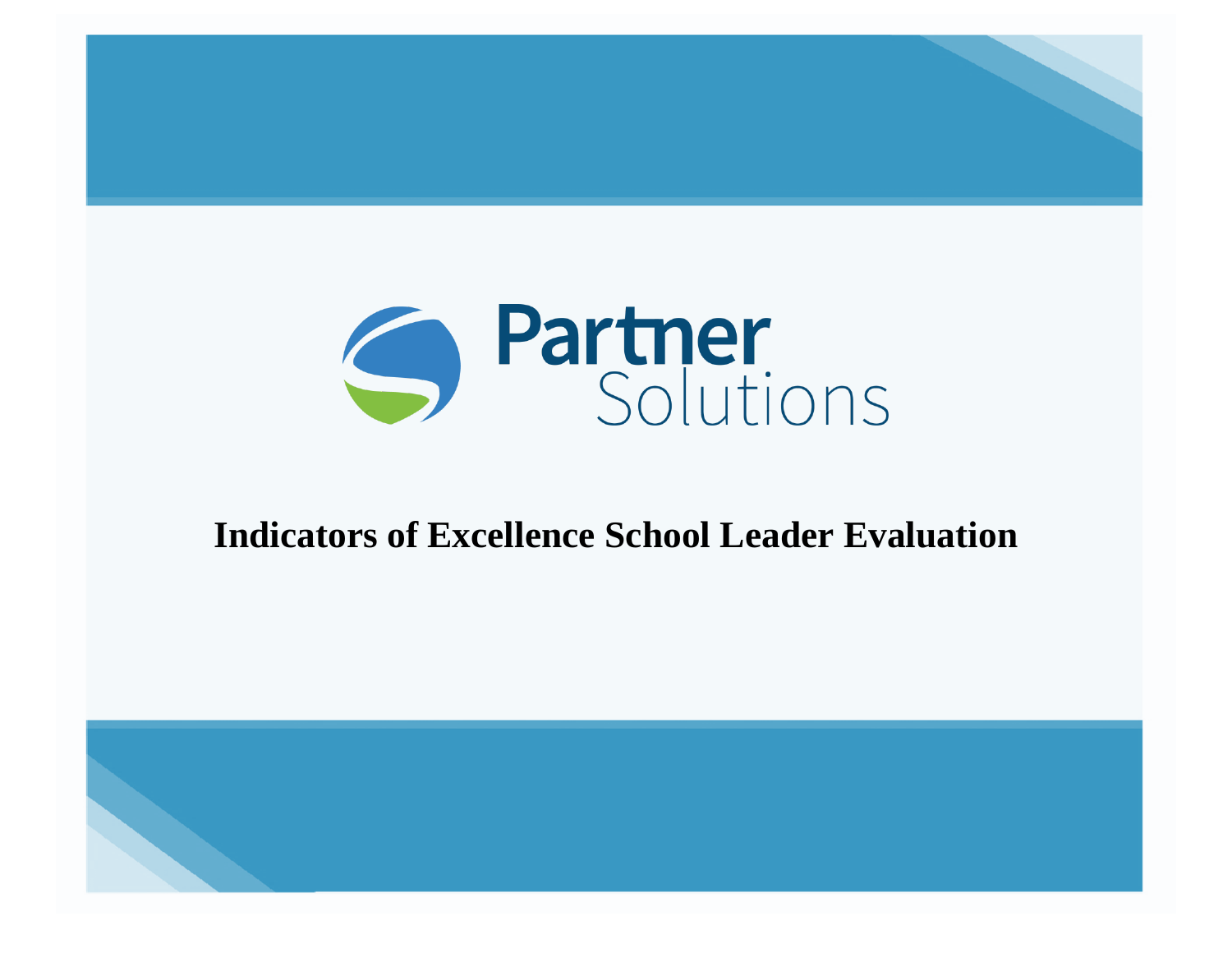### **Evaluation Process**

One of the duties Partner Solutions has to the Academy's Board of Directors and to the Michigan Department of Education is to "implement a process of evaluation for staff assigned to the Academy in compliance with all applicable law". Through the school leader, Partner Solutions is responsible "to select, evaluate, assign, discipline, and transfer personnel".

School leaders are the most important factor in the instructional success of their schools. We believe the most productive school leader evaluation is a structured and self-guided concurrent system built around a self-evaluation process. The process outlined below will continue throughout the year and the school leader will receive a rating of Highly Effective, Effective, Minimally Effective, or Ineffective. As required by the MDE, these ratings factor into retention, promotion, and termination decisions.

#### *Timeline*:

- October: The school leader will receive the self-evaluation forms from Partner Solutions.
- May: The Board will complete a survey, sent to them electronically by Partner Solutions.
- $\bullet$  June 1<sup>st</sup>: The school leader will complete a self-evaluation and return it to Partner Solutions.
- $\bullet$  June 30<sup>th</sup>: Partner Solutions will review the self-evaluation and feedback will be given to the school leader regarding the school leader's reflections, ratings, and goals. The final rating will be entered into the REP for the Michigan Department of Education.
- Throughout the year the leader should meet regularly with the identified evaluator(s) and discuss progress toward reaching any and all stated goals. In addition, this is a time for the leader to gather and document artifacts that support her/his self-reflection in each of the indicators for the evaluation. This regular meeting speaks to the self-reflective, collaborative nature of this evaluation tool and serves to establish a context conducive to continual improvement.

#### *Future Goals*:

Upon completion of this self-evaluation and rating the school leader will select 1-3 areas to focus on as their personal goals. The goals and measurements will be established as a part of the self-evaluation process and well as the feedback session with Partner Solutions. The response to those goals will be reviewed during the following year's self-evaluation process.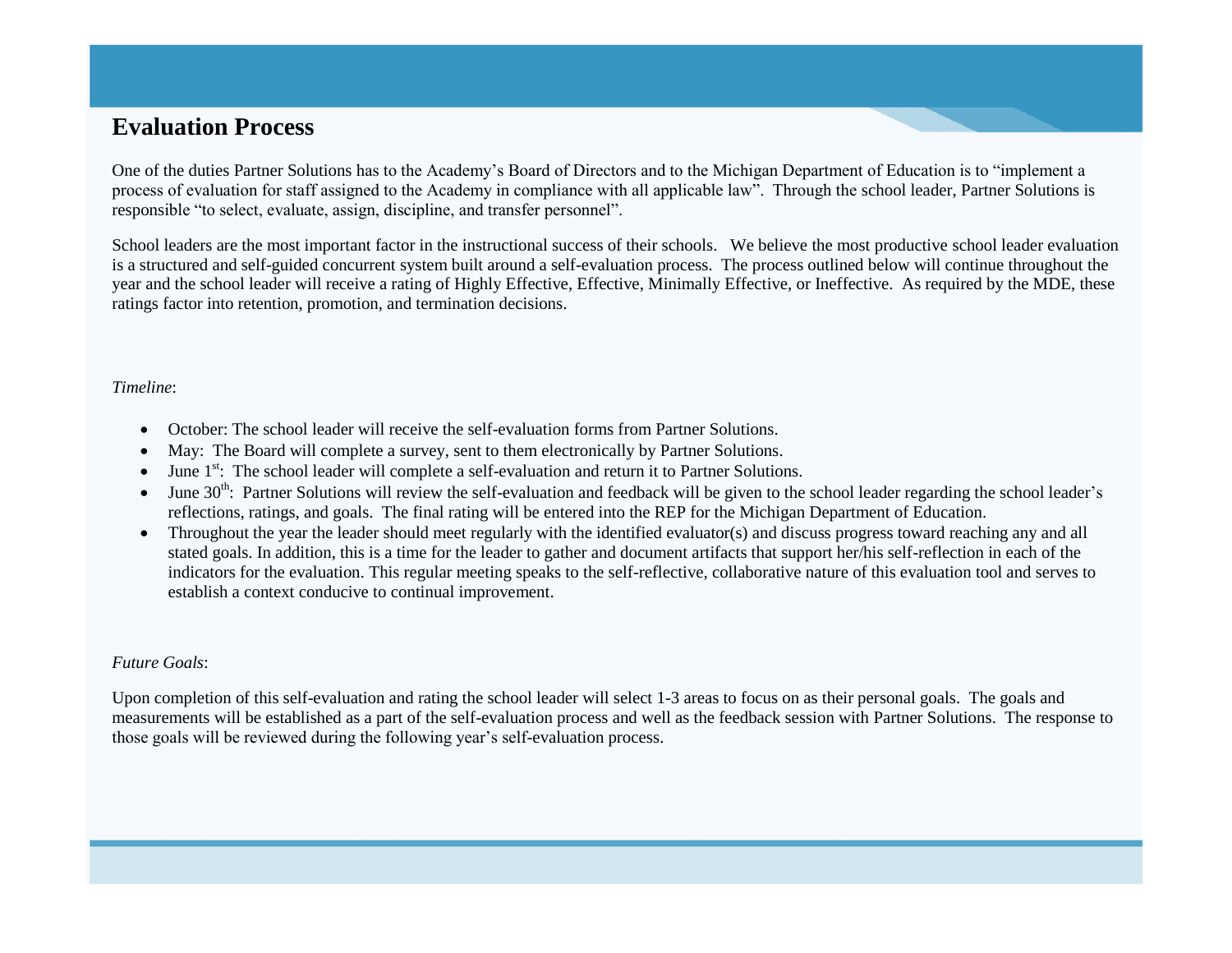### **Rating Scale:**

The Michigan Department of Education has developed the rating scale below that we must use.

#### **Ineffective (I) Numeric Value: 1**

Performance is unacceptable and needs immediate improvement. Expected results are not attained and planned objectives are not being achieved. This rating also pertains to individuals who achieved results but did so in a manner that is clearly in violation of the competencies and values that are expected from the position.

\*School administrators rated as ineffective must implement an improvement plan designed by the evaluator(s) designed to address and correct deficiencies noted in the evaluation. The improvement plan shall recommend professional development opportunities and other actions designed to improve the rating of the school administrator on her or his next annual evaluation, according to 380.1249b(1)(h).

\*\*Leaders receiving a rating of "Ineffective" for three consecutive annual evaluations must be dismissed according to 380.1249b(1)(i) of the Revised School Code.

#### **Minimally Effective (ME) Numeric Value: 2**

Improvement is required as performance was varied, and the school leader's ability to meet expectations and accomplish planned objectives was inconsistent. This rating should be used for individuals who achieved results but did so by demonstrating behaviors that are not consistent with the position competencies and values.

\*School administrators rated as minimally effective must implement an improvement plan designed by the evaluator(s) designed to address and correct deficiencies noted in the evaluation. The improvement plan shall recommend professional development opportunities and other actions designed to improve the rating of the school administrator on her or his next annual evaluation, according to 380.1249b(1)(h).

#### **Effective (E) Numeric Value: 3**

Achieved results that consistently met or occasionally exceeded expectations and planned objectives. This rating describes a person who successfully does their job and meets high performance standards while at the same time demonstrating the school leader's competencies and values. (Note: This rating should also be used for individuals who are new to their position and who are progressing as expected.)

#### **Highly Effective (HE) Numeric Value: 4**

Achieved results that far exceeded expectations and requirements of the job, while modeling the competencies expected of the school leader. Performance was always of exceptional quality. This rating is reserved for school leaders who exhibit exceptional performance while meeting challenging demands. If a leader receives a rating of "Highly Effective" for three consecutive annual evaluations the school district, intermediate school district, or public school academy may choose to conduct an evaluation biennially instead of annually, as stated in in 380.1249b(1)(j) of the Revised School Code.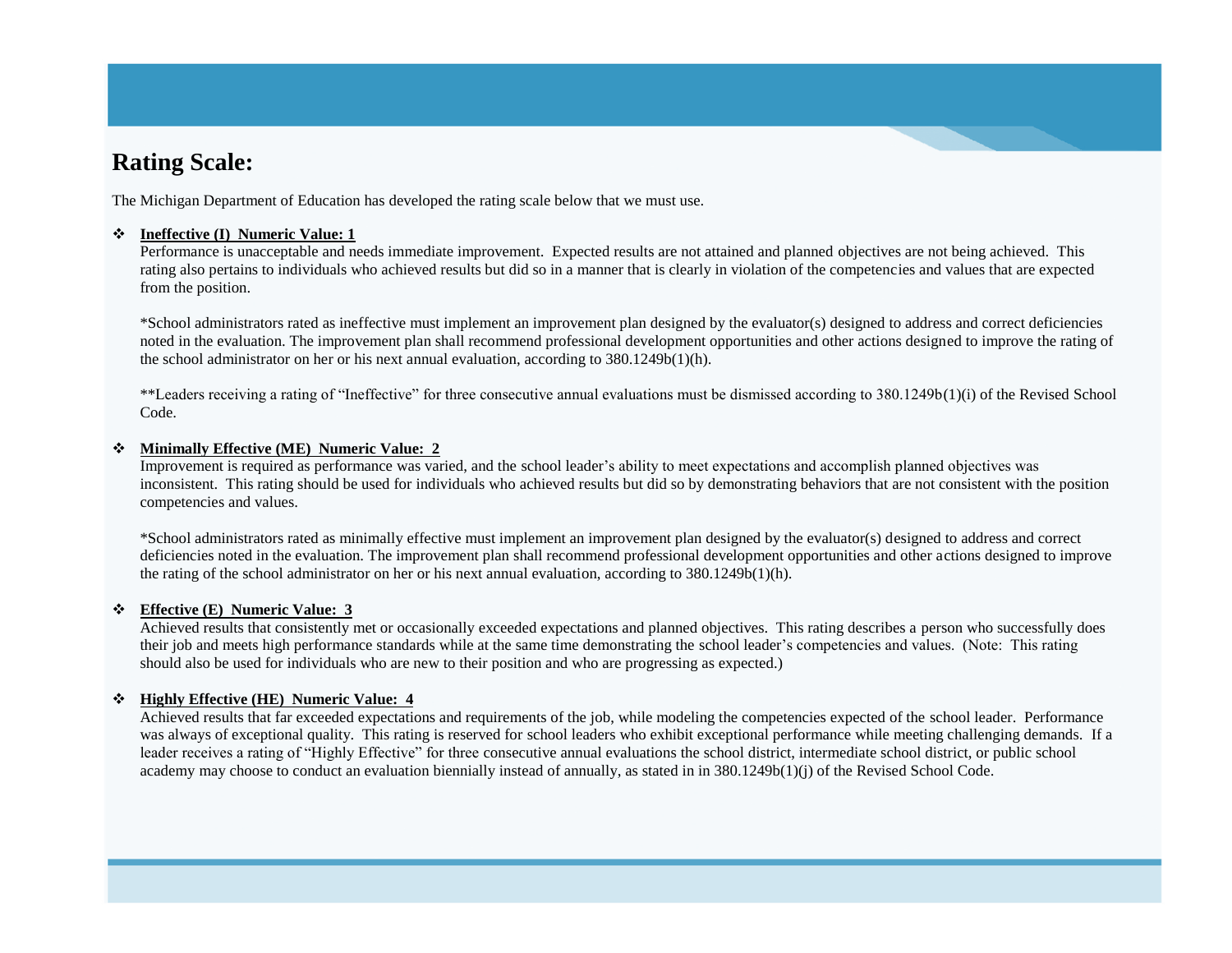# **Student Achievement (Weight: 25%)**

Academic achievement of all students is the main success measure of a school. Part of the vision of an academy is how all stakeholders believe the teaching and learning process should proceed. The tests that measure academic achievement and the expected scores on those tests are all determined by that vision.

| <b>Highly Effective</b>                 | <b>Effective</b>                        | <b>Minimally Effective</b>                                                                                                                                    | <b>Ineffective</b>                      |
|-----------------------------------------|-----------------------------------------|---------------------------------------------------------------------------------------------------------------------------------------------------------------|-----------------------------------------|
|                                         |                                         |                                                                                                                                                               |                                         |
| I have a school where student growth    | I have created a culture around         | I cannot sustain student growth over                                                                                                                          | I do not use data consistently with     |
| and achievement are continuously        | student achievement that includes       | time and am reluctant to make                                                                                                                                 | teachers and am poorly equipped to      |
| improving. In addition to the work of   | regular analysis of student data that   | significant decisions with regard to                                                                                                                          | understand and use data to inform       |
| an effective leader, I am particularly  | goes beyond standardized                | teacher effectiveness. I do not                                                                                                                               | discussion. I do not make explicit      |
| focused on sub-groups and making        | assessments to include reflection on    | communicate a sense of urgency with                                                                                                                           | connections between student             |
| sure that all students, including       | student success in unit plans. I have   | regard to maximizing student learning                                                                                                                         | achievement and attendance, the use     |
| special education (including gifted     | all staff involved in discussions of    | and do not advise teachers on how to                                                                                                                          | of resources, classroom culture, or     |
| and talented), and economically         | students learning and achievement       | improve student learning. Data is                                                                                                                             | instructional methodology to provide    |
| disadvantaged students are all          | and collectively owning the success     | used inconsistently in my school and                                                                                                                          | teachers with the support needed to     |
| growing in equal measure. I engage      | of the school. In my school, teachers   | teachers do not feel that they have                                                                                                                           | improve. Initiatives that are begun are |
| staff in analyzing student data and in  | work with one another to share their    | control over student results or how                                                                                                                           | quickly forgotten and teachers look at  |
| seeking solutions for weaknesses        | successes and are provided with         | they will be evaluated with regard to                                                                                                                         | new efforts as just another new thing   |
| through the use of study groups, and    | opportunities to lead upon showing      | achievement. I conduct teacher                                                                                                                                | that will be discarded in a short time. |
| monitoring the effects of efforts on    | success. I have a system in place to    | evaluations utilizing the prescribed                                                                                                                          |                                         |
| student achievement. I conduct          | identify students at-risk of learning   | tool and generally provide support for                                                                                                                        |                                         |
| teacher performance evaluations         | failure including an attendance         | the teacher ranking that is mostly                                                                                                                            |                                         |
| utilizing the prescribed tool that      | monitoring plan that encourages         | based upon tangible evidence, but is                                                                                                                          |                                         |
| provides clear evidence for the         | consistent school attendance. I         | not entirely free of any subjective                                                                                                                           |                                         |
| ranking of teachers and supports these  | conduct teacher evaluations utilizing   | material and meets the minimum                                                                                                                                |                                         |
| rankings with tangible, non-            | the prescribed tool and provide         | number of required observations. I                                                                                                                            |                                         |
| subjective evidence pertinent to each   | support for the teacher ranking that is | observe some progress toward                                                                                                                                  |                                         |
| and every one of the indicators for the | based upon tangible evidence,           | achieving the goals listed in the                                                                                                                             |                                         |
| evaluation. I meet all of the goals     | entirely free of any subjective         | School Improvement Plan.                                                                                                                                      |                                         |
| listed in the School Improvement        | material and meets the minimum          |                                                                                                                                                               |                                         |
| Plan.                                   | number of required observations. . I    |                                                                                                                                                               |                                         |
|                                         | make progress toward achieving the      |                                                                                                                                                               |                                         |
|                                         | goals listed in the School              |                                                                                                                                                               |                                         |
|                                         | Improvement Plan.                       |                                                                                                                                                               |                                         |
|                                         |                                         | Possible Evidences: State assessment data. Authorizer assessment data. Teacher progress on Student Learning Objectives. Stakeholder surveys. Attendance data. |                                         |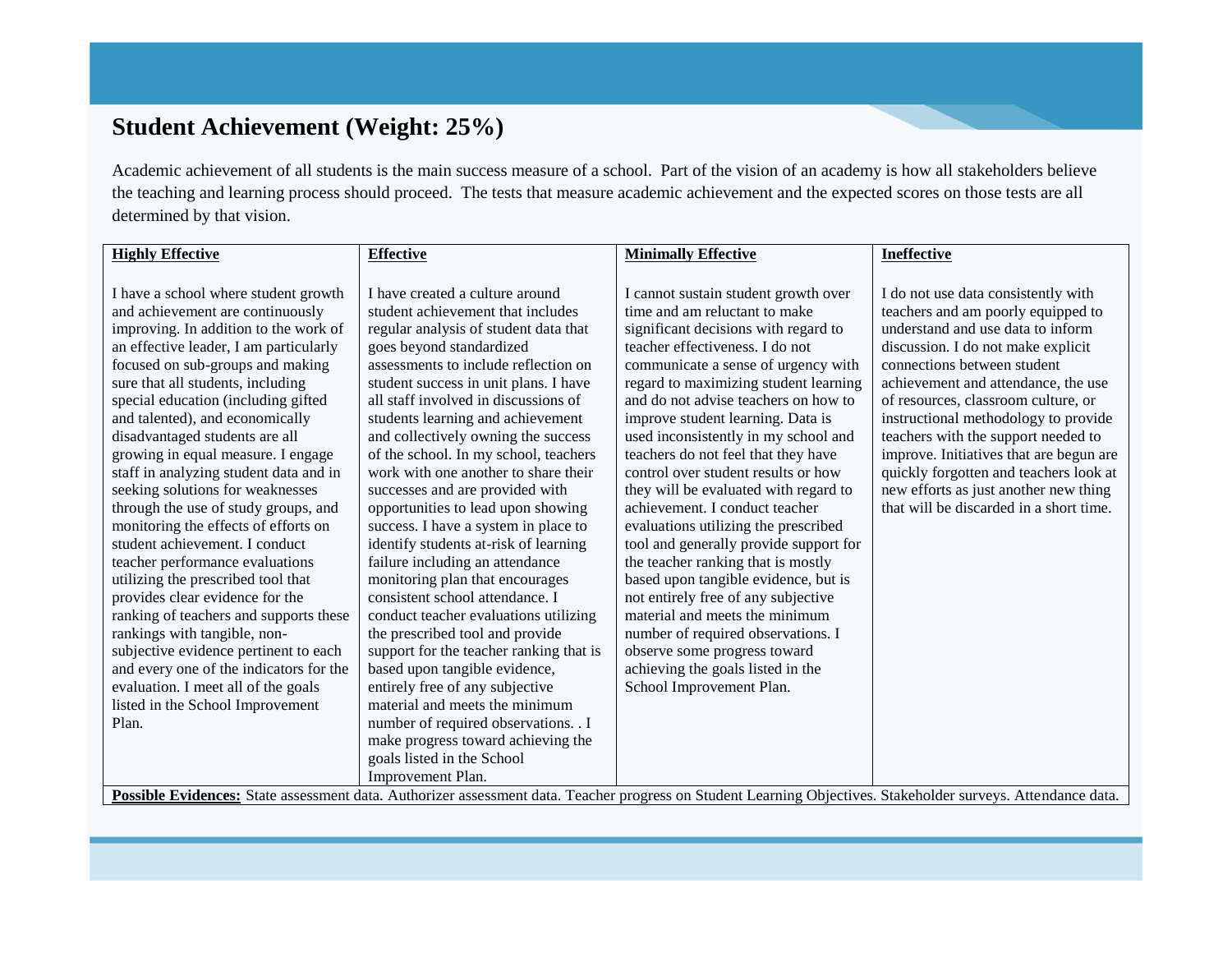Leader Reflection on Student Achievement: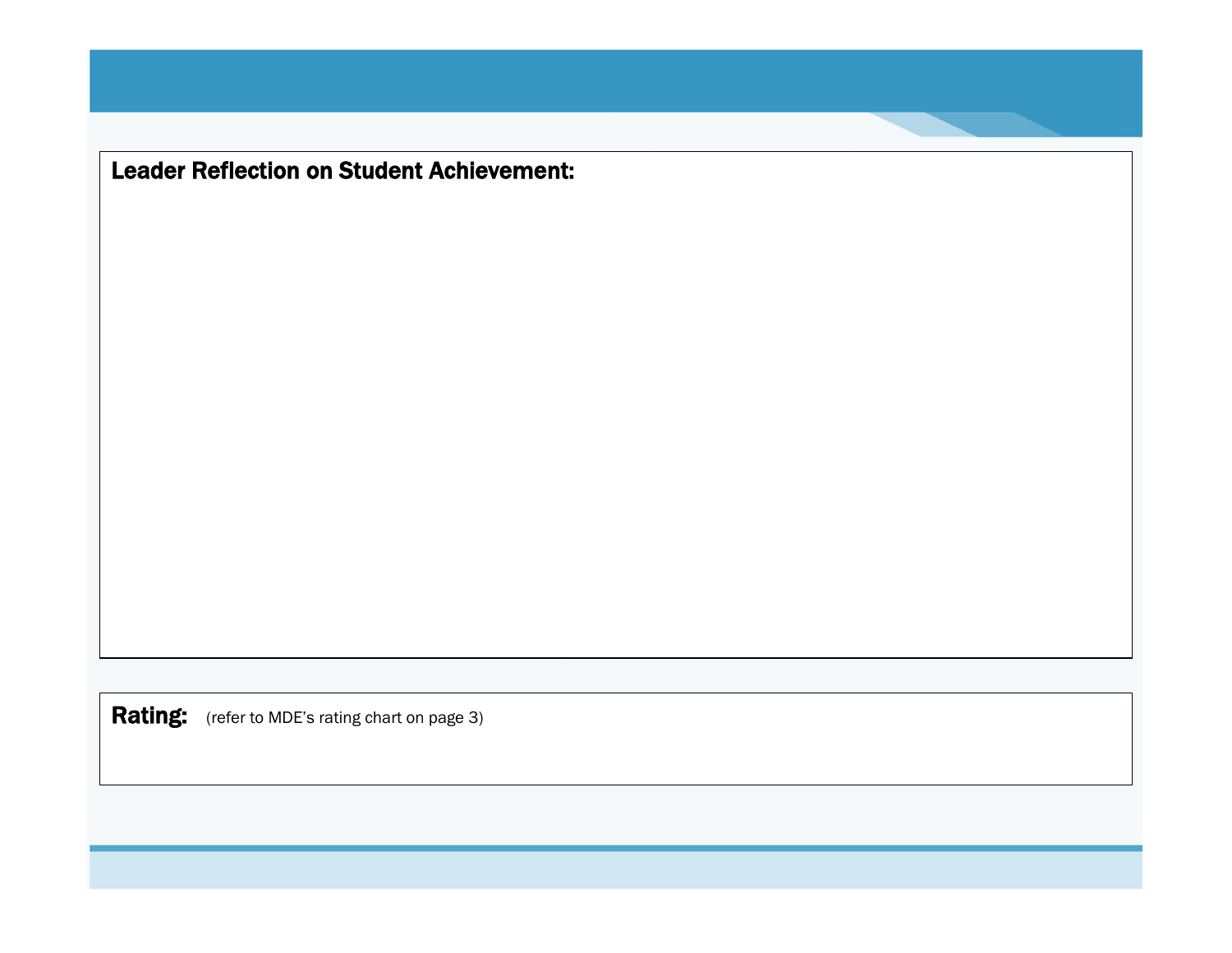### **Student Enrollment, Retention, and Attendance (Weight: 18.75%)**

Retention of students year over year is dependent on parent and student satisfaction related to all aspects of the school but particularly student achievement and student connectedness to school and their classroom. Consistent retention of students allows the academy to have the necessary time to positively impact student achievement, personal success and continue to build a positive school climate and culture. A high percentage of student retention is essential to the success of the academy.

| <b>Highly Effective</b>                 | <b>Effective</b>                        | <b>Minimally Effective</b>              | <b>Ineffective</b>                     |
|-----------------------------------------|-----------------------------------------|-----------------------------------------|----------------------------------------|
|                                         |                                         |                                         |                                        |
| I have built a culture around student   | I have a procedure in place that has    | I accept convenient excuses from        | I retain less than 60% of students and |
| retention that recognizes that families | capable and responsible people          | families instead of being reflective    | do not accept responsibility for       |
| that feel they are heard and valued     | managing re-enrollment that results in  | about the reasons families are leaving. | student mobility. I accept reasons     |
| and whose children are well cared for   | clear enrollment numbers by early       | I design procedures for re-enrollment   | like, "These families never make a     |
| and learning will not leave their       | spring. I run re-enrollment early and   | and enrollment that do not respect      | decision until September," or, "These  |
| school unless their life circumstances  | keep new families engaged up until      | families or that communicate low        | families never turn in their re-       |
| change. I employ tools and processes    | the start of school. I do not try to be | expectations to families and staff      | enrollment forms," without trying to   |
| that help all school staff understand   | all things to all people, but instead   | about how and why decisions are         | establish the reasons behind those     |
| their role in creating an environment   | communicate the vision and mission      | made about what school to attend. I     | statements or beliefs and developing   |
| where not only do students and          | of the school so that students and      | am reliant upon gimmicks like raffles   | systems to improve.                    |
| families stay, but that there is a high | families appreciate and understand      | and give aways to lure families into    |                                        |
| community desire to attend my           | the school. I foster a culture that     | school and have not built a group of    |                                        |
| school. I meet the established          | produces a 94% average daily            | parents and students to spread the      |                                        |
| standard for annual student retention.  | attendance rate.                        | word about their school. I observe an   |                                        |
| I have created a culture that produces  |                                         | average daily attendance rate range of  |                                        |
| an average daily attendance rate        |                                         | 90% to 93%.                             |                                        |
| greater than 94%.                       |                                         |                                         |                                        |

Possible Evidences: Student retention data, Daily average attendance, Identification of chronically absent students, Student counts from first day of school, Fall Count Day, and Spring Count Day, Student and family survey data

10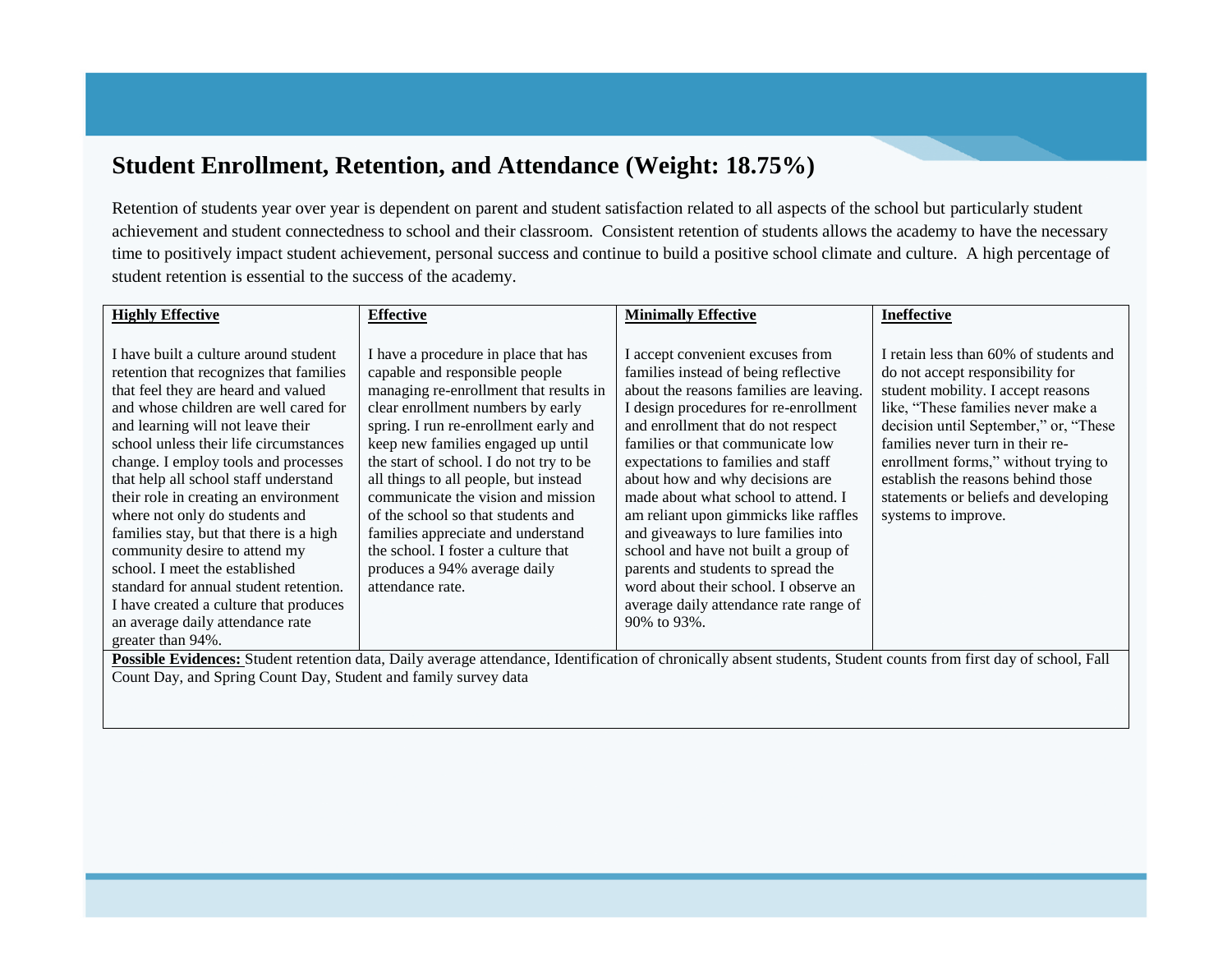Leader Reflection on Student Enrollment and Retention: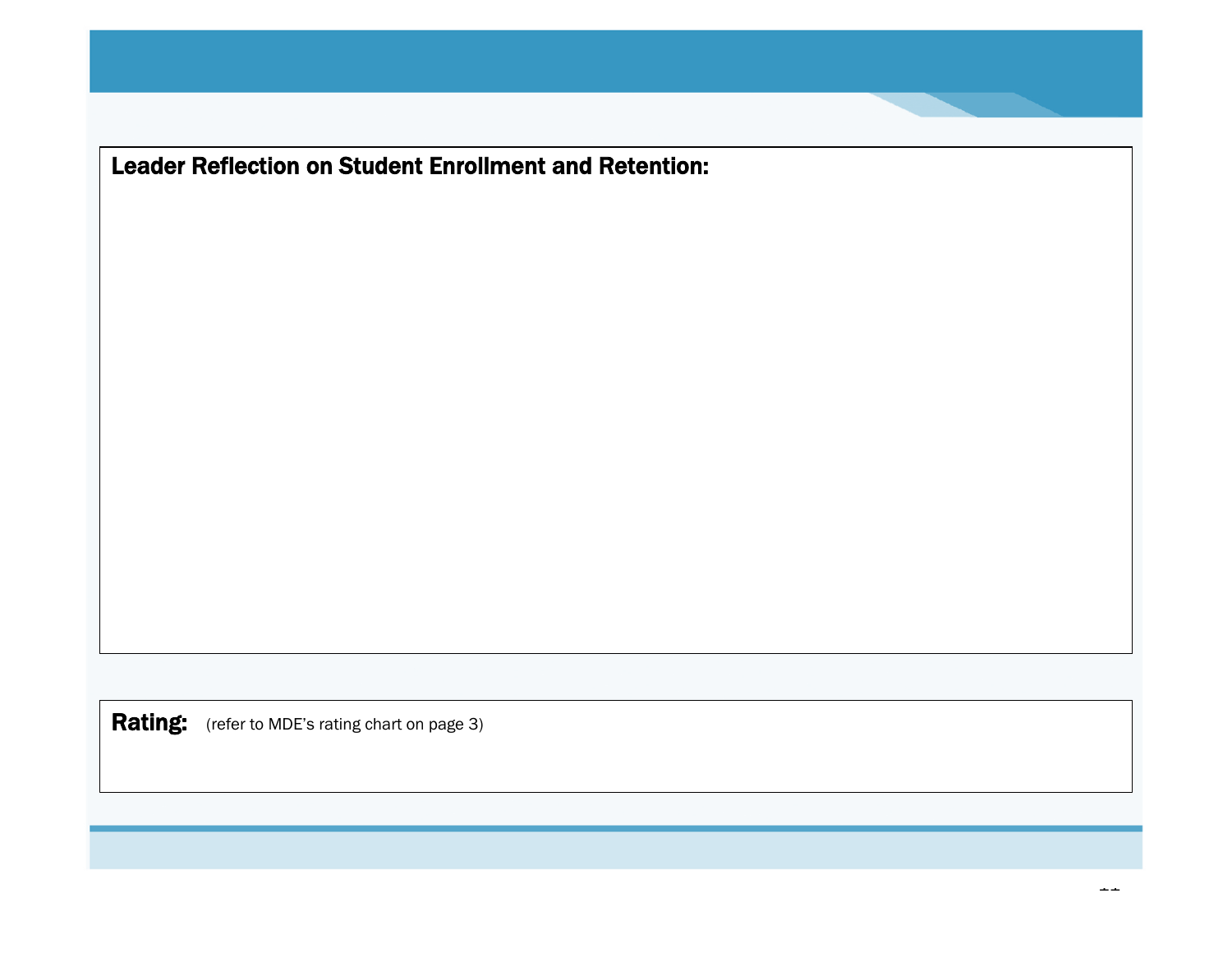### **Balanced Budget (Weight: 18.75%)**

Academies will operate within a balanced budget each year. School leaders will be conservative in their estimate of enrollment and will make those decisions based on anticipated expenses, historical enrollment and retention information and projections for funding.

| <b>Highly Effective</b>                                                                                                                                                                                                                                                                                                                                                                                                                                                                                                                                                                                                                                                                         | <b>Effective</b>                                                                                                                                                                                                                                                                                                                                                                                                                                                                                                                                         | <b>Minimally Effective</b>                                                                                                                                                                                                                                                                                                                                                                                                                                                                                              | Ineffective                                                                                                                                                                                                                                                                                                        |
|-------------------------------------------------------------------------------------------------------------------------------------------------------------------------------------------------------------------------------------------------------------------------------------------------------------------------------------------------------------------------------------------------------------------------------------------------------------------------------------------------------------------------------------------------------------------------------------------------------------------------------------------------------------------------------------------------|----------------------------------------------------------------------------------------------------------------------------------------------------------------------------------------------------------------------------------------------------------------------------------------------------------------------------------------------------------------------------------------------------------------------------------------------------------------------------------------------------------------------------------------------------------|-------------------------------------------------------------------------------------------------------------------------------------------------------------------------------------------------------------------------------------------------------------------------------------------------------------------------------------------------------------------------------------------------------------------------------------------------------------------------------------------------------------------------|--------------------------------------------------------------------------------------------------------------------------------------------------------------------------------------------------------------------------------------------------------------------------------------------------------------------|
| I work with the Board of Directors to<br>identify areas of need so that funds<br>can be dedicated to meet them. I seek<br>to solve problems through<br>collaboration, consultation and<br>analysis, ultimately doing what is best<br>for students. I identify and implement<br>research-based practices to operate as<br>efficiently as possible while<br>compensating individuals<br>competitively and commensurate with<br>the value they bring to the school. I<br>understand how finances impact the<br>overall operations of the Academy<br>and bring stakeholders into budget<br>conversations in a way that helps<br>everyone understand budget<br>limitations as well as opportunities. | I plan the budget in conjunction with<br>the board of directors and the HR<br>Manager and maintain Throughout<br>the year, I maintain spending within<br>categories. To be effective, I would<br>work with the Board of Directors to<br>identify the strategic use of funds to<br>improve student learning in<br>innovative and creative ways. I<br>understands that spending and<br>achievement do not necessarily<br>correlate and continually seek to<br>enhance my understanding of how<br>finances impact the overall operations<br>of the Academy. | I am reactive in financial matters and<br>do not always make decisions based<br>on student needs. I do not always give<br>programs having financial impact<br>time or support to work and often<br>make financial decisions that are not<br>thoroughly thought-out. I struggle in<br>making the right decisions when<br>budget revisions are required and may<br>overspend certain budgeted items. I<br>spend into fund balance and do not<br>have a sustainable plan in place to<br>prevent that from occurring again. | The ineffective leader does not<br>adequately consult with their budget<br>when committing to purchases or<br>increases in salaries or staffing<br>resulting in budget issues. The<br>ineffective leader does not have<br>adequate oversight over the approval<br>of and use of POs or other purchasing<br>system. |

**Possible Evidences:** Monthly profit-loss or budget v. actual reports ,Annual audit, Alignment with budgeted enrollment goals, Ending fund balance of 10% to 15%, Balanced budget at conclusion of the fiscal year, Salaried and hourly staff are paid at a competitive wage. Effective and appropriate use of all grant funds, annually.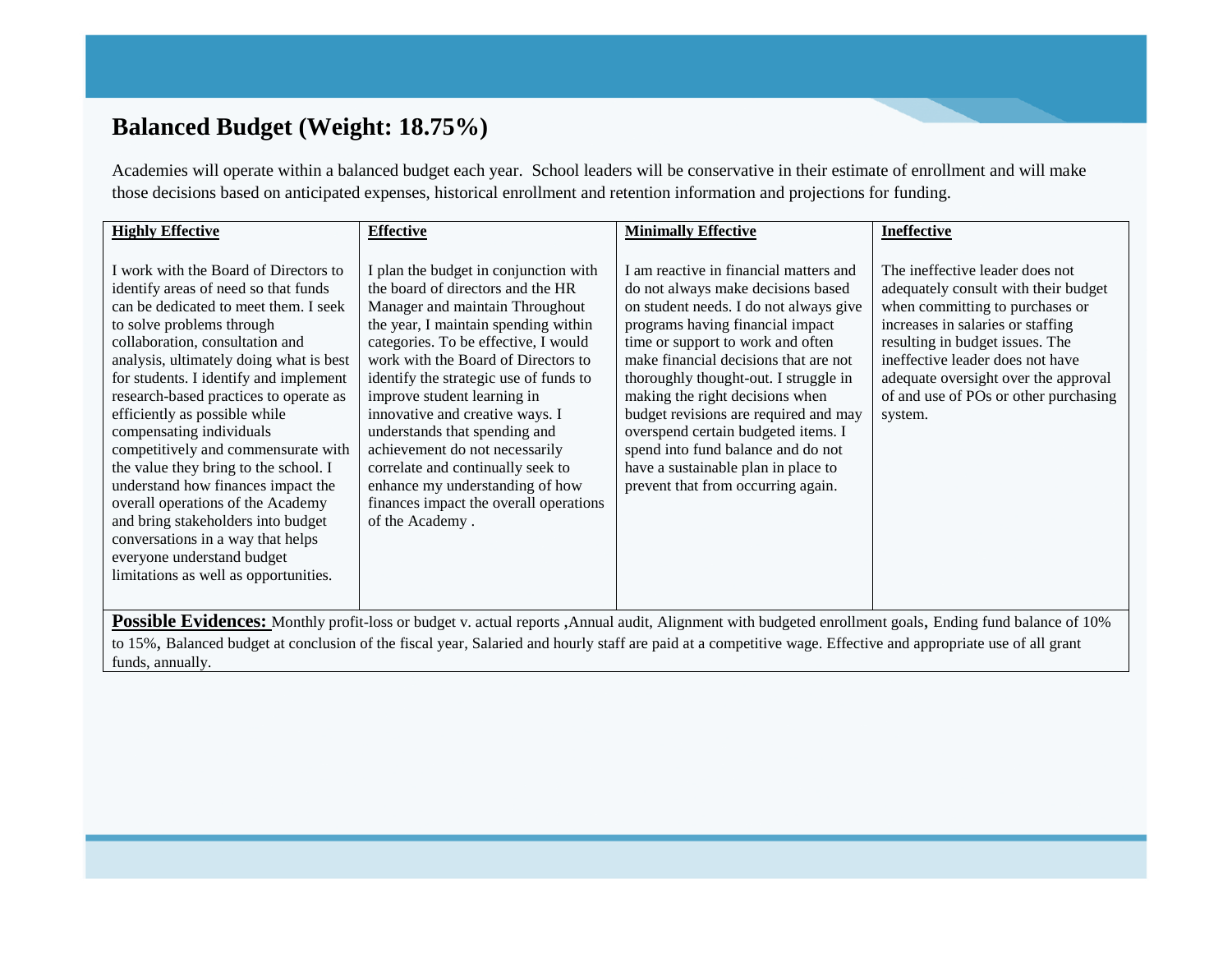Leader Reflection on Balanced Budget: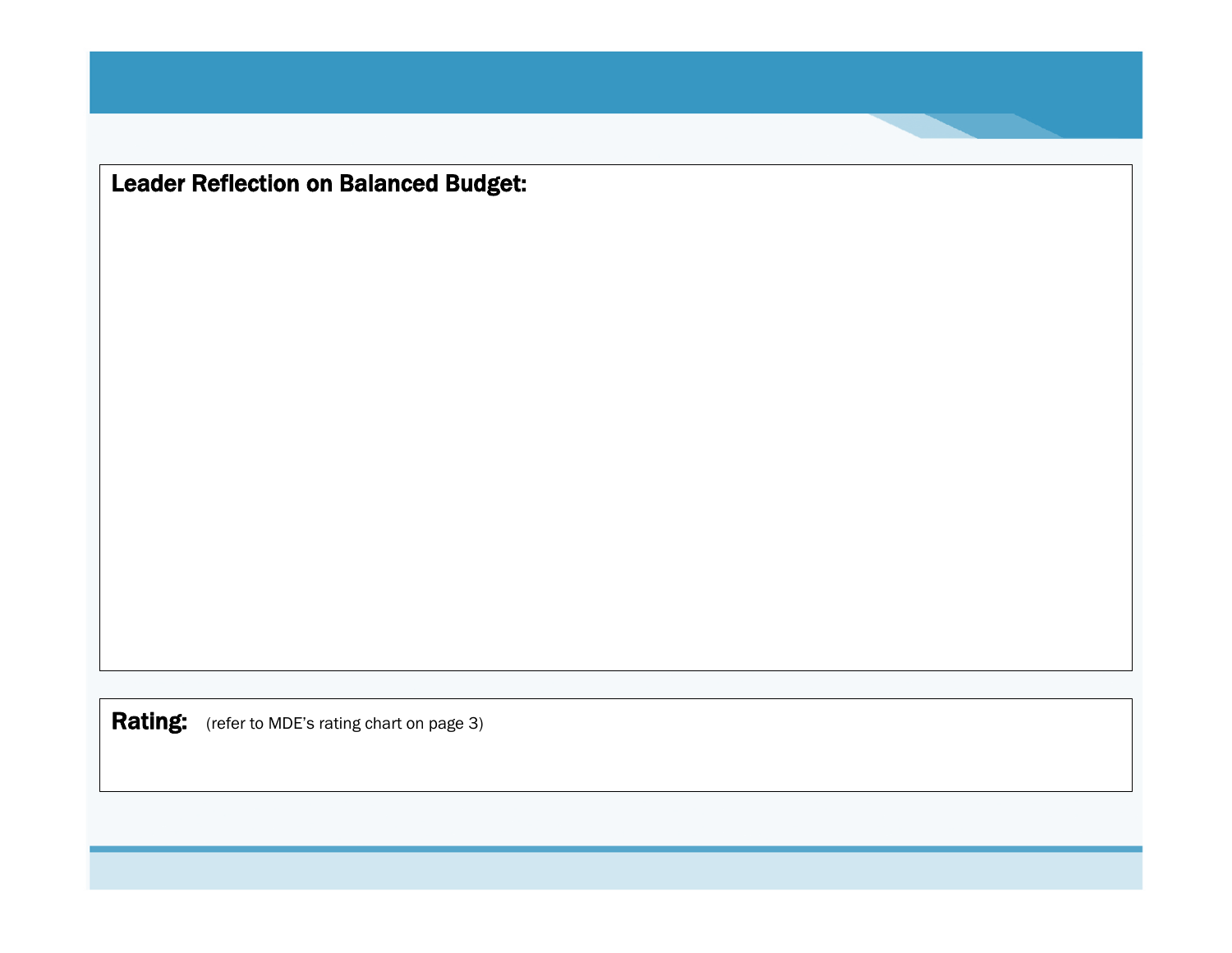# **Rules and Compliance (Weight: 18.75%)**

A successful academy is able to function within all the rules and regulations established by various stakeholders. School leaders will ensure that the Board of Directors has up-to-date policies and procedures that integrate all administrative requirements and current staff, student and family handbooks. The expectation is that leaders and staff will follow all of the policies and procedures continuously and consistently.

| <b>Highly Effective</b>                                                                                                                                                                                                                                                                                                                      | <b>Effective</b>                                                                                                                                                                                                                                                                                                                                                     | <b>Minimally Effective</b>                                                                                                                                                                                                                                                                                                 | <b>Ineffective</b>                                                                                                                                                                                                                        |
|----------------------------------------------------------------------------------------------------------------------------------------------------------------------------------------------------------------------------------------------------------------------------------------------------------------------------------------------|----------------------------------------------------------------------------------------------------------------------------------------------------------------------------------------------------------------------------------------------------------------------------------------------------------------------------------------------------------------------|----------------------------------------------------------------------------------------------------------------------------------------------------------------------------------------------------------------------------------------------------------------------------------------------------------------------------|-------------------------------------------------------------------------------------------------------------------------------------------------------------------------------------------------------------------------------------------|
| I avail myself to all of the resources<br>available outside of and within their<br>school to complete all compliance<br>requirements in a timely fashion. I<br>use compliance activities to<br>continuously reflect on and improve<br>academy operations. I do not have a<br>top-heavy administrative staff to<br>complete compliance items. | I monitor the compliance calendar<br>and employ staff to complete tasks in<br>a timely fashion. I delegate but at<br>times am unsure of what results from<br>delegation. I respond quickly to<br>requests for information or<br>documentation and know how to<br>prioritize compliance activities as<br>they relate to the whole of Academy<br>operations and needs. | I miss or am unresponsive to<br>deadlines. This leader promises to<br>have work completed but frequently<br>misses these deadlines. The<br>minimally effective leader fails to put<br>the right amount of resources into<br>compliance matters—either having<br>too many people working on a single<br>project or too few. | I miss important submission deadlines<br>and am not responsive to reminders or<br>requests. I struggle to find balance in<br>getting academy compliance work<br>done in conjunction with everyday<br>events and am often pulled off task. |
| Possible Evidences: Authorizer compliance percentage report. 100% success on OFS, MiTap or special education audits, Timely submissions to the State and/or<br><b>MDE</b>                                                                                                                                                                    |                                                                                                                                                                                                                                                                                                                                                                      |                                                                                                                                                                                                                                                                                                                            |                                                                                                                                                                                                                                           |
|                                                                                                                                                                                                                                                                                                                                              |                                                                                                                                                                                                                                                                                                                                                                      |                                                                                                                                                                                                                                                                                                                            |                                                                                                                                                                                                                                           |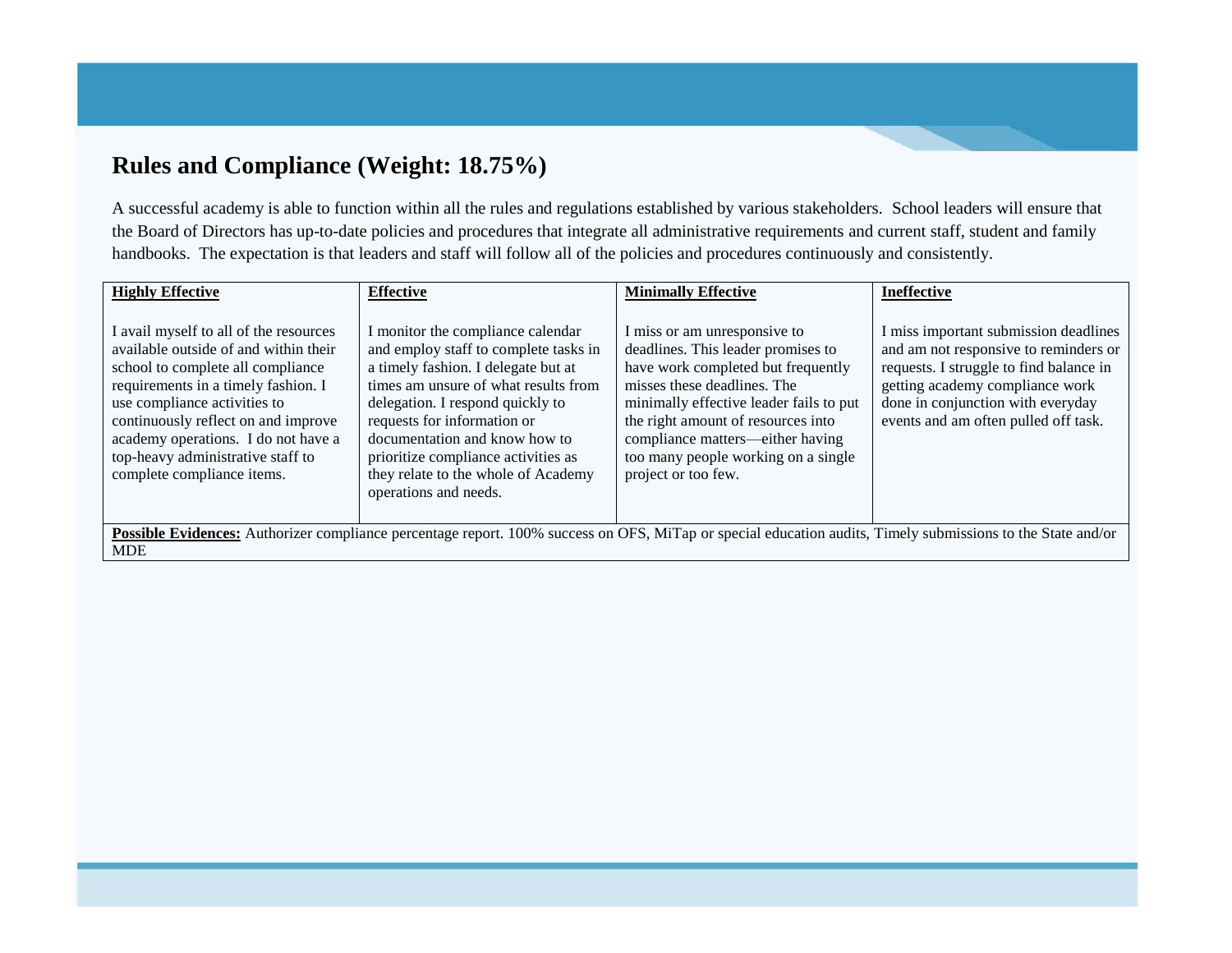Leader Reflection on Rules and Compliance: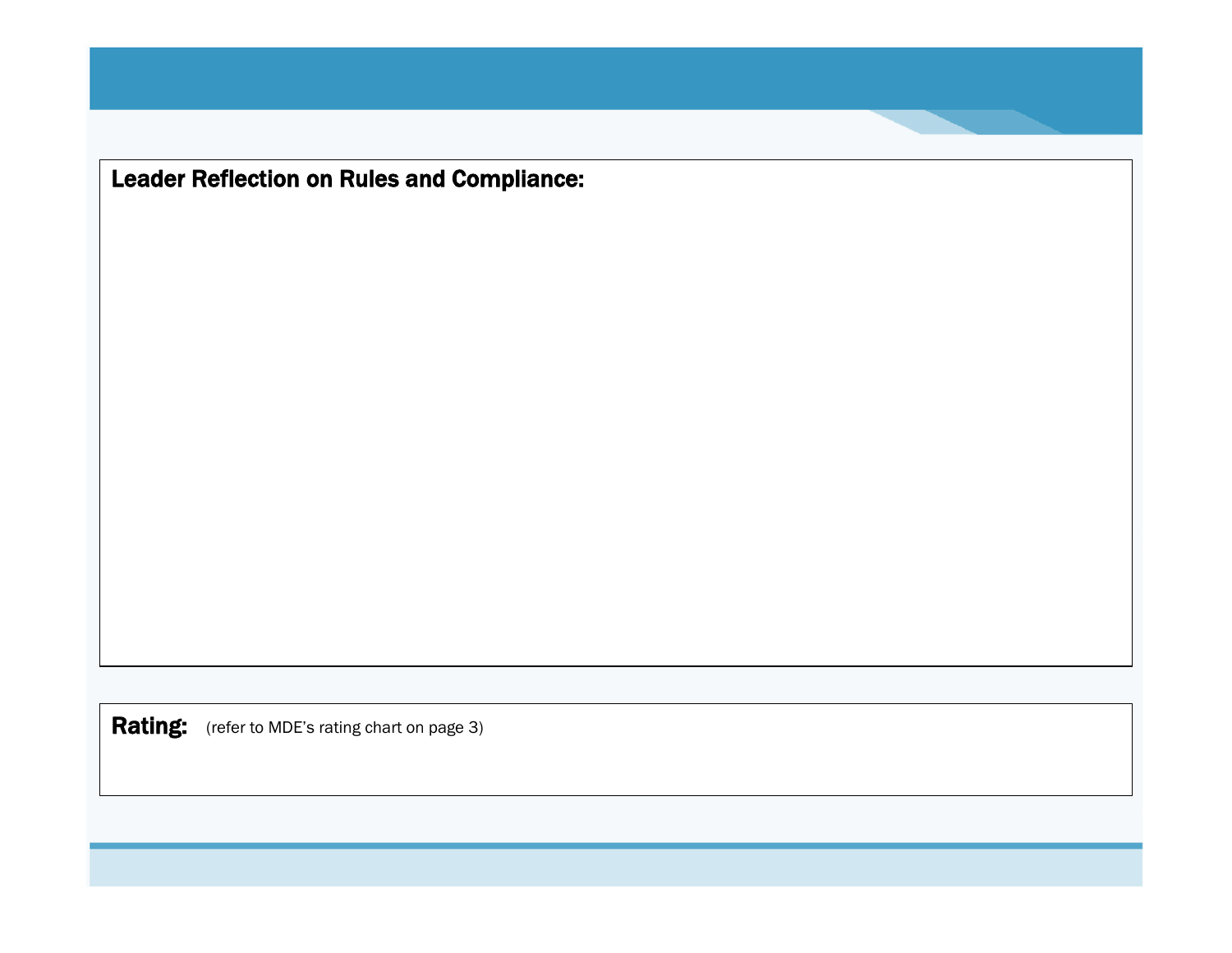# **Innovation (Weight: 18.75%)**

Charter schools provide an opportunity to enact educational reform in a way that is innovative and creative to best meet the needs of students.

Innovation occurs when a school honors the whole child by creating practices that respect the fact that all children will learn when the environment accounts for the intellectual, social, emotional, developmental, and physical needs of each student.

| <b>Highly Effective</b>                                                                                                                                                                                                                                                                                                                                                                                                                                                                                                                                                                                              | <b>Effective</b>                                                                                                                                                                                                                                                                                                                                                                                                                                                                                                                                             | <b>Minimally Effective</b>                                                                                                                                                                                                                                                                                                                          | <b>Ineffective</b>                                                                                                                                                                                                                      |
|----------------------------------------------------------------------------------------------------------------------------------------------------------------------------------------------------------------------------------------------------------------------------------------------------------------------------------------------------------------------------------------------------------------------------------------------------------------------------------------------------------------------------------------------------------------------------------------------------------------------|--------------------------------------------------------------------------------------------------------------------------------------------------------------------------------------------------------------------------------------------------------------------------------------------------------------------------------------------------------------------------------------------------------------------------------------------------------------------------------------------------------------------------------------------------------------|-----------------------------------------------------------------------------------------------------------------------------------------------------------------------------------------------------------------------------------------------------------------------------------------------------------------------------------------------------|-----------------------------------------------------------------------------------------------------------------------------------------------------------------------------------------------------------------------------------------|
| I understand the schools' mission<br>deeply and the purpose of having a<br>charter school in my community. I<br>make decisions based on serving the<br>needs of the students who attend my<br>school and help staff understand the<br>mission and why their school is not<br>just a different choice in the<br>community, but a better one. I can<br>easily distinguish between practices<br>and procedures that are designed for<br>students and those that are designed<br>for adult convenience. I am<br>imaginative in constructing a school<br>unlike the local school while still<br>working within the rules. | understand the "why" of the school<br>and communicate this to all<br>stakeholders. I shape what they do<br>and how they do it around that "why."<br>I am regularly engaged in analyzing<br>school practices for their contribution<br>to the overall goal of student learning<br>and do research on potential changes<br>and other innovative schools when it<br>appears it is a good fit for my school<br>community. I do not view rules and<br>compliance as roadblocks and seek<br>help from others if I have a great idea<br>that will advance learning. | I am not reflective about the "why" of<br>the school. I do not evaluate the<br>practices of the school as supporting<br>the mission of the school or as being<br>necessary. I fail to see how school can<br>be done differently and hide behind<br>the belief that regulations require all<br>schools to behave and look similar to<br>one another. | I fail to understand the mission of my<br>school or the purpose of charter<br>schools in general. I do not recognize<br>when others subscribe to actions or<br>practices that are intended to punish<br>or blame children for failures. |
| Possible Evidences: Student, family, and staff survey data. Comparative data with local, traditional district or other charter schools.                                                                                                                                                                                                                                                                                                                                                                                                                                                                              |                                                                                                                                                                                                                                                                                                                                                                                                                                                                                                                                                              |                                                                                                                                                                                                                                                                                                                                                     |                                                                                                                                                                                                                                         |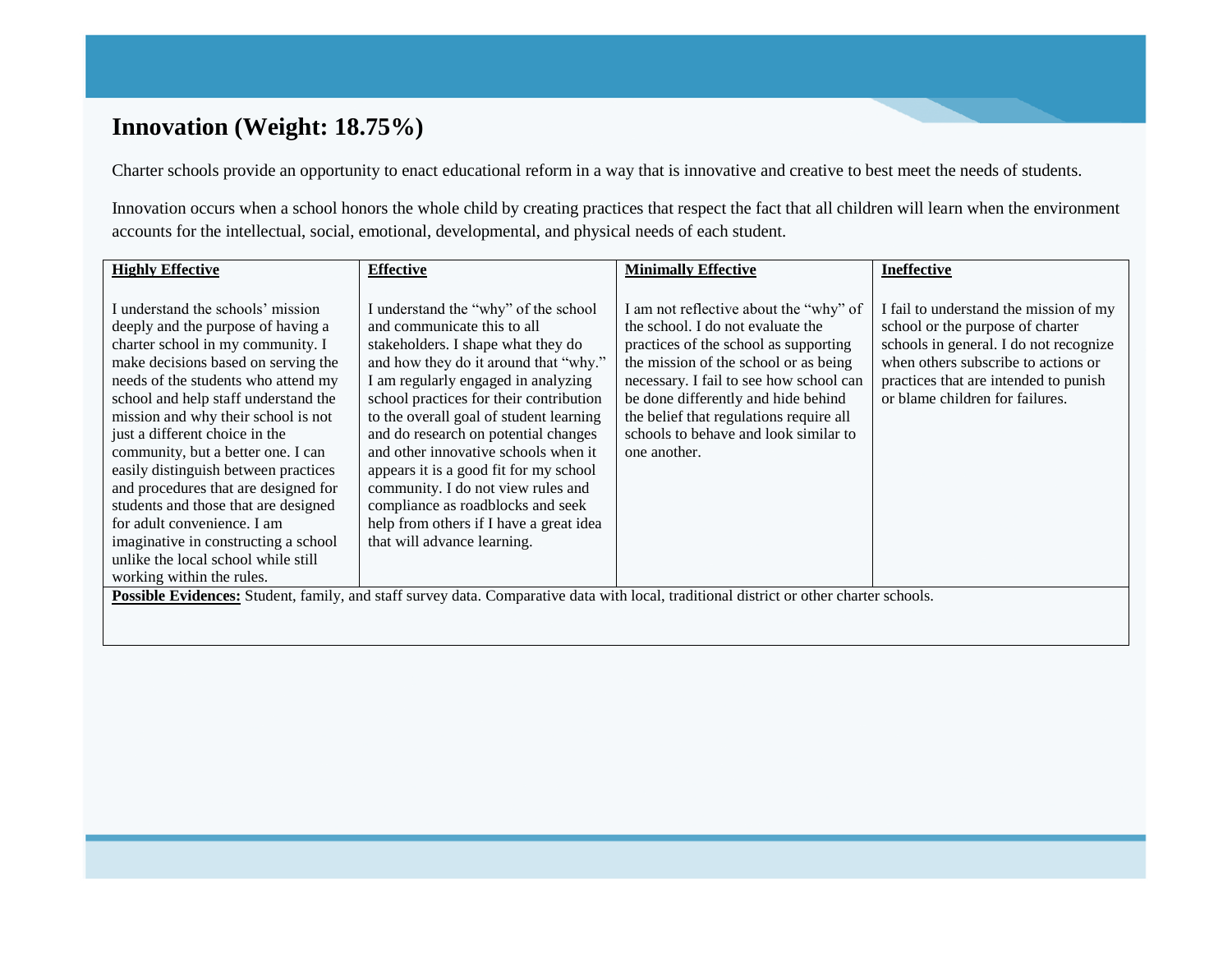Leader Reflection on Innovation: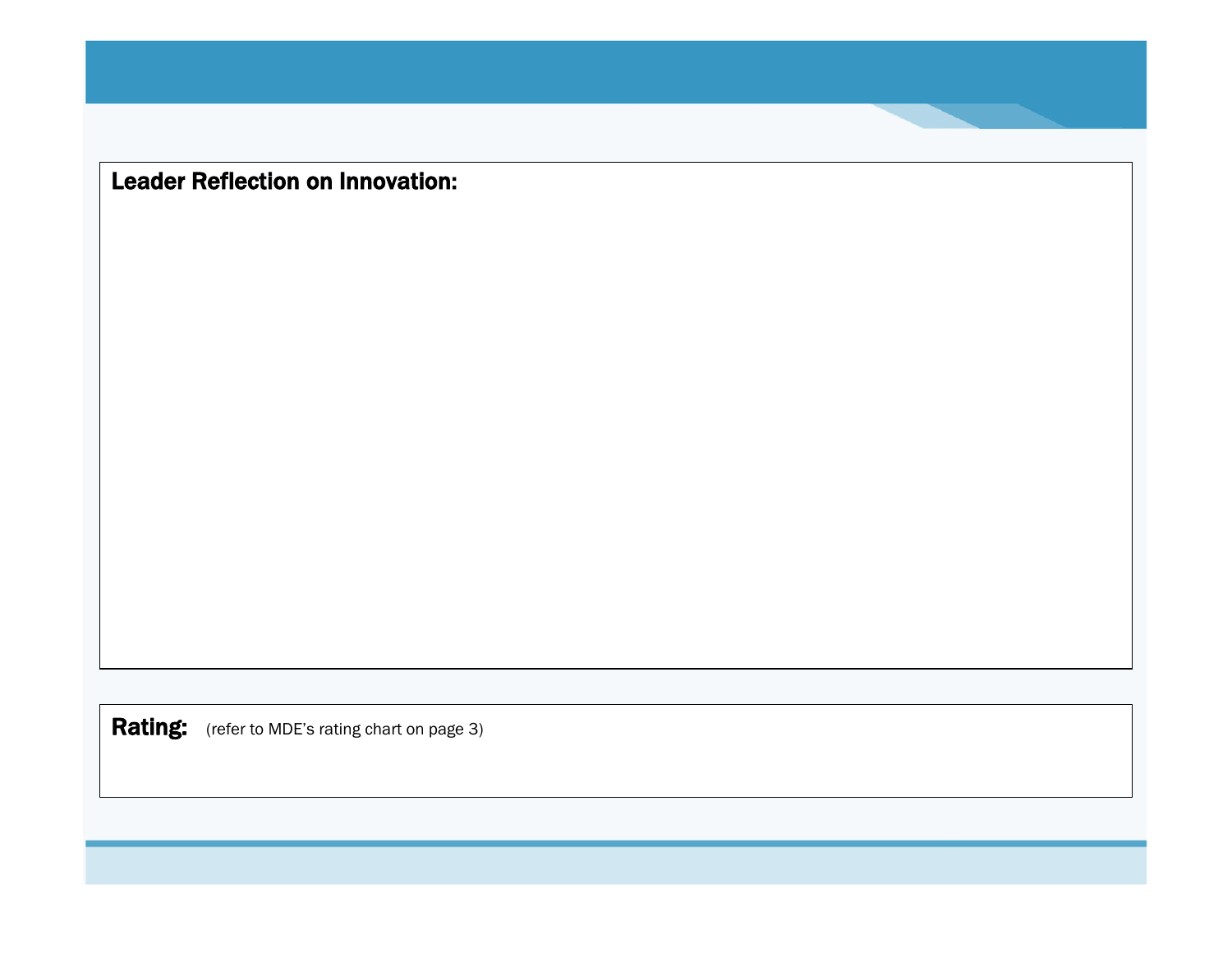# School leader Goals:

The response to these goals will be reviewed during the follow year's self-evaluation process.

Goal #1:

Measurement:

School leader Response:

Goal #2:

Measurement:

School leader Response:

Goal #3:

Measurement:

School leader Response: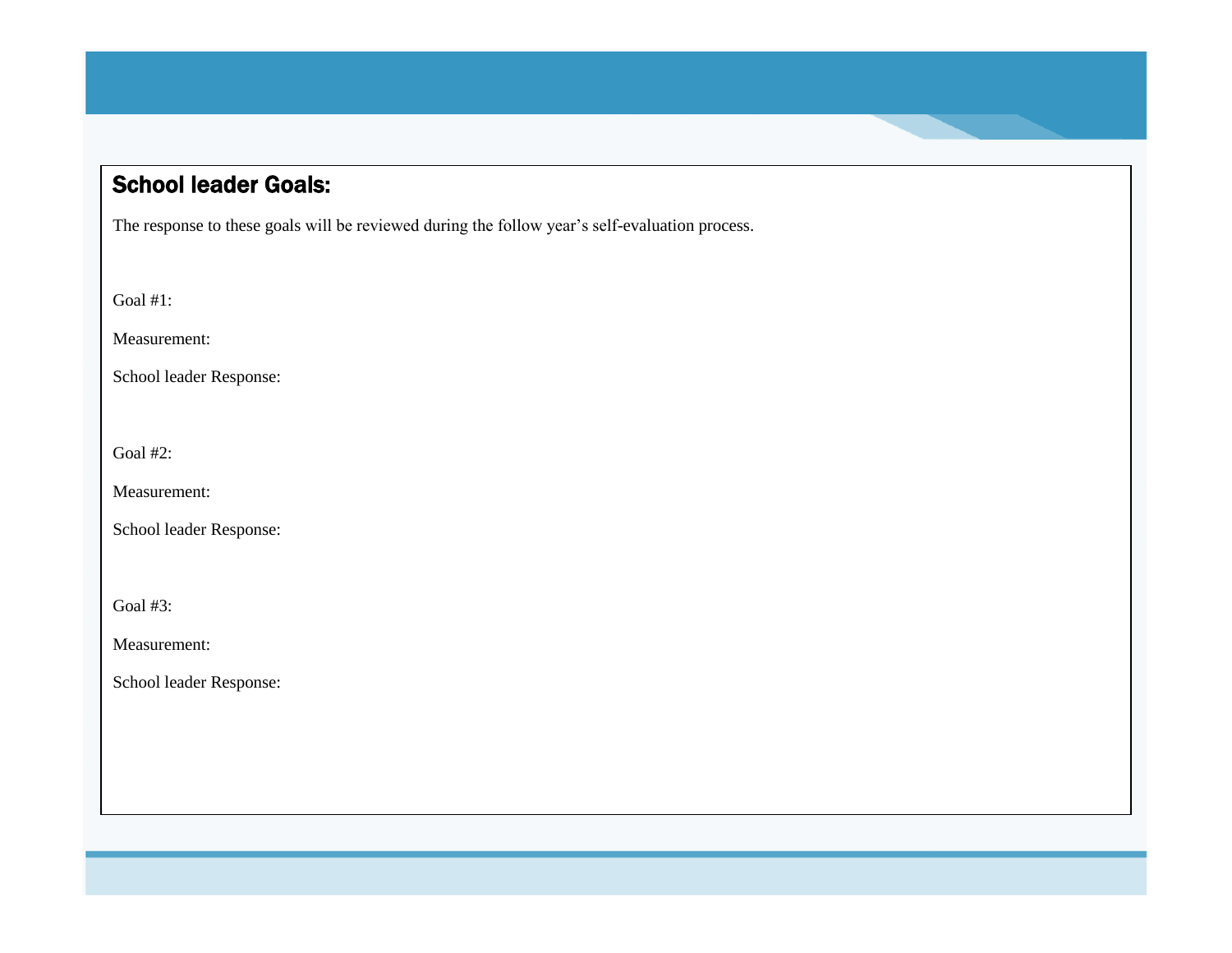| <b>Board Survey</b>                                                       | <b>Board Rating</b> |
|---------------------------------------------------------------------------|---------------------|
| Student achievement data is presented in a way that is<br>understandable. |                     |
| Student achievement data is meeting the goals of the academy.             |                     |
| Student retention data is presented in a way that is understandable.      |                     |
| Student retention data is meeting the goals of the academy.               |                     |
| Budget data is presented in a way that is understandable.                 |                     |
| The budget is meeting the goals of the academy.                           |                     |
| Academy has up to date policies and procedures in place.                  |                     |
| Academy is in compliance with all authorizer requirements.                |                     |
| Academy is in compliance with all state and federal requirements.         |                     |
| Academy receives minimal complaints.                                      |                     |
| Your satisfaction with the school leader.                                 |                     |
| <b>Comprehensive rating</b>                                               |                     |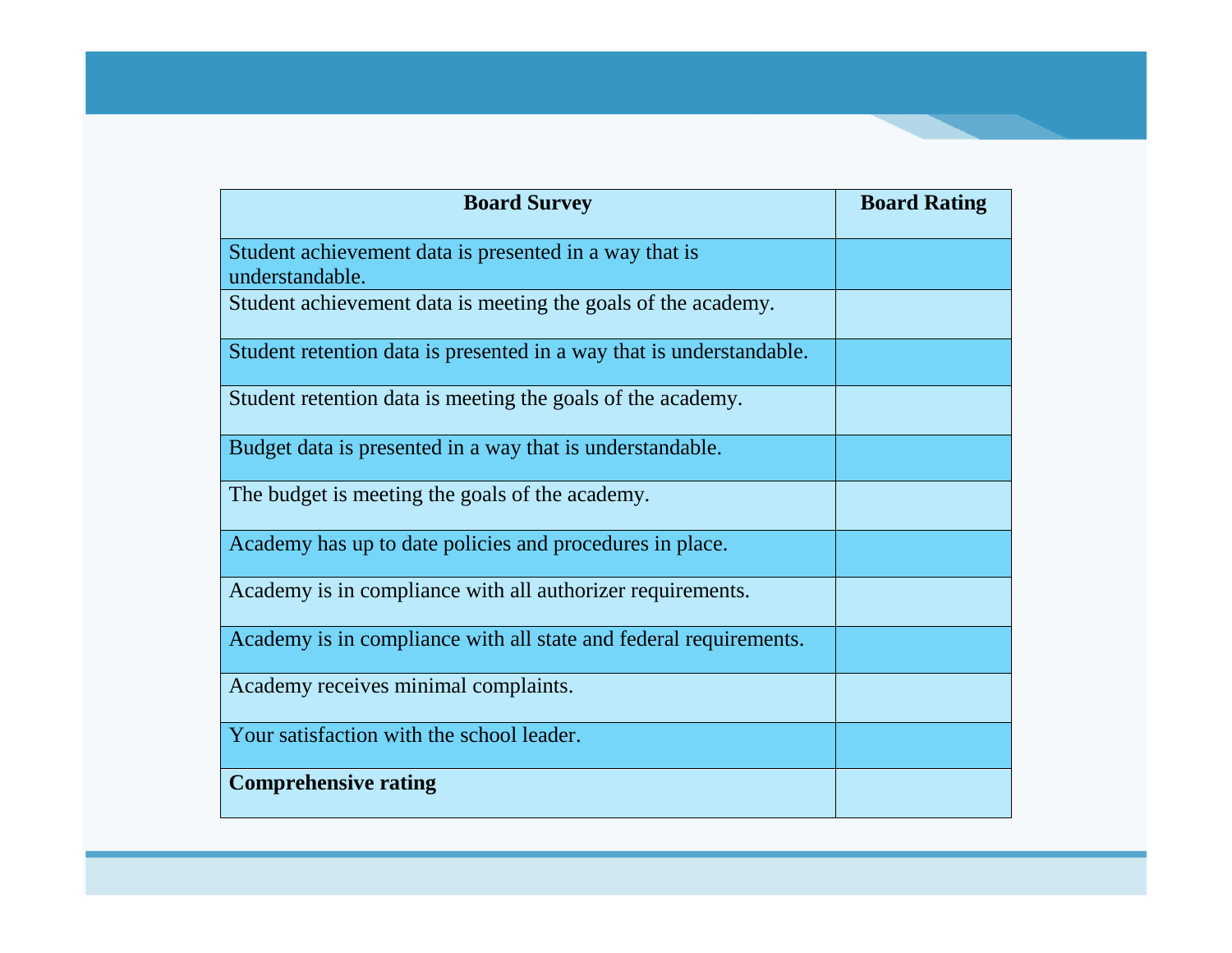

### **Overall Summary**

This is the overview rating of your self-review and board surveys.

|                              | <b>Score</b> |
|------------------------------|--------------|
| <b>Principal Self-Review</b> |              |
| <b>Board Review Score</b>    |              |
| Overall Rating               |              |
|                              |              |
|                              |              |

869 South Old US Highway 23 #500 Brighton, Michigan 48114 810.229.5145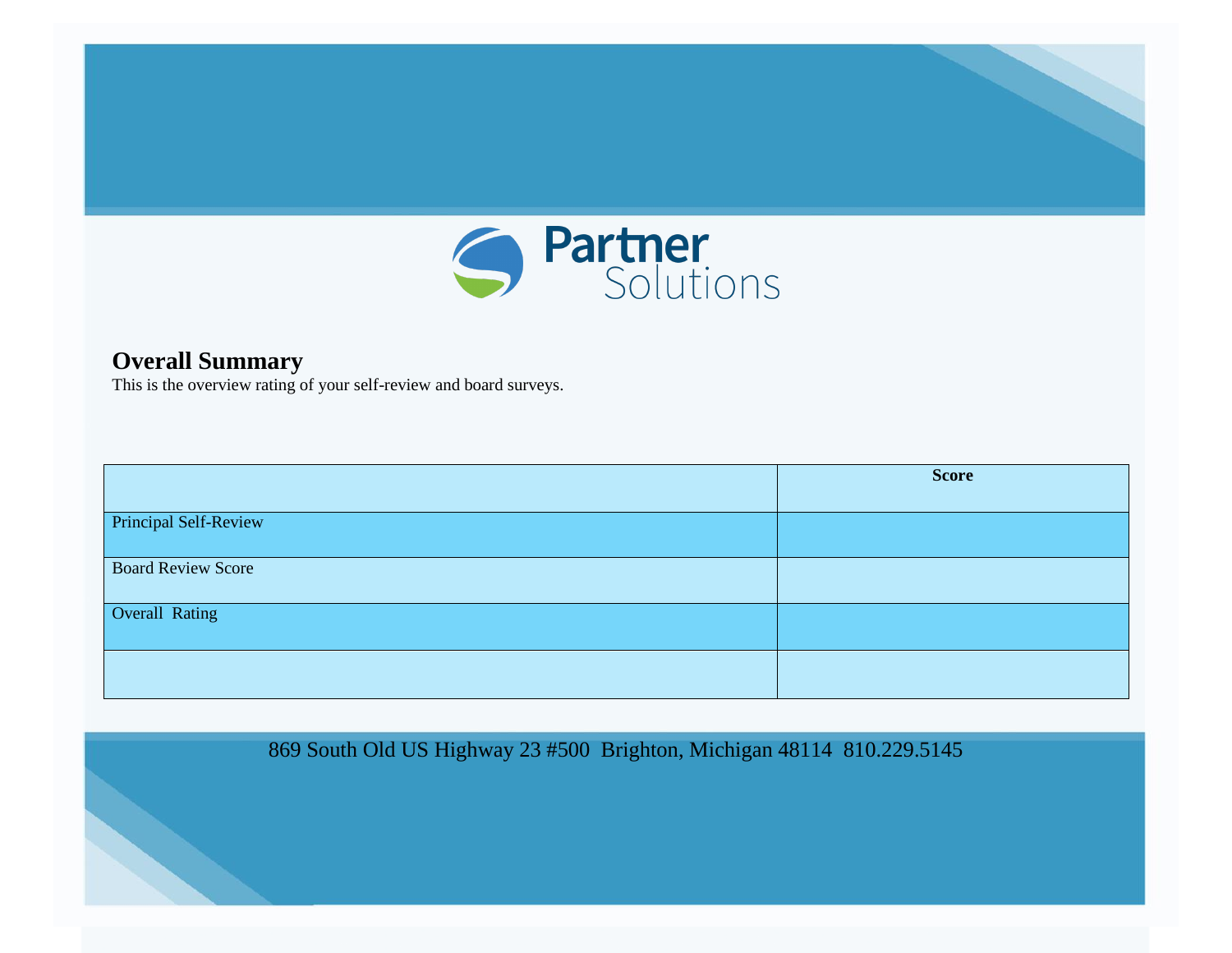### **Reliability**

The creators of this tool shall collect and analyze evaluations across the portfolio of schools over the course of the next three years in order to determine the reliability, that is the extent to which ratings are consistent. Evaluators of the reliability of this evaluation tool will look at two forms of reliability: testretest reliability and interrater reliability. The reliability of the Indicators of Excellence Evaluation Tool is grounded in the use of research from Robert Marzano and Lawrence Lezotte. Multiple observations, trainings, and the evaluation of pre-defined evidence and goals for that evidence lead to a reliable tool that is accurate in evaluating the effectiveness of school leaders in different settings and at different levels of experience.

### Validity

Validity is determined by assessing whether a tool does what it says it will do. Thus, after establishing reliability, the evaluators of this tool will then work to establish validity: that is, it does effectively measure the leadership of school administrators. Because the Indicators Evaluation Tool is clear in its definitions of what a successful school will look like in whichever stage of development it is in, the tool is designed to measure the effectiveness of a charter school leader accurately. Additionally, the format of the tools implementation with embedded training, mentoring, and conferencing defines success for the charter school leader in Michigan.

### **Efficacy**

The developers of the tool--as well as the school leaders who have been evaluated under it for the past few years--indicate, anecdotally, that it effectively guides the evaluator and school leader in identifying weaknesses in their leadership or administration as well as defining areas where school leaders are particularly successful. This is achieved through annual goal setting and refection.

As the tool is in its infancy, having been used in the current format for only the past three years, evidence of the Indicators Evaluation Tool's efficacy, reliability and validity will continue to be gathered over time.